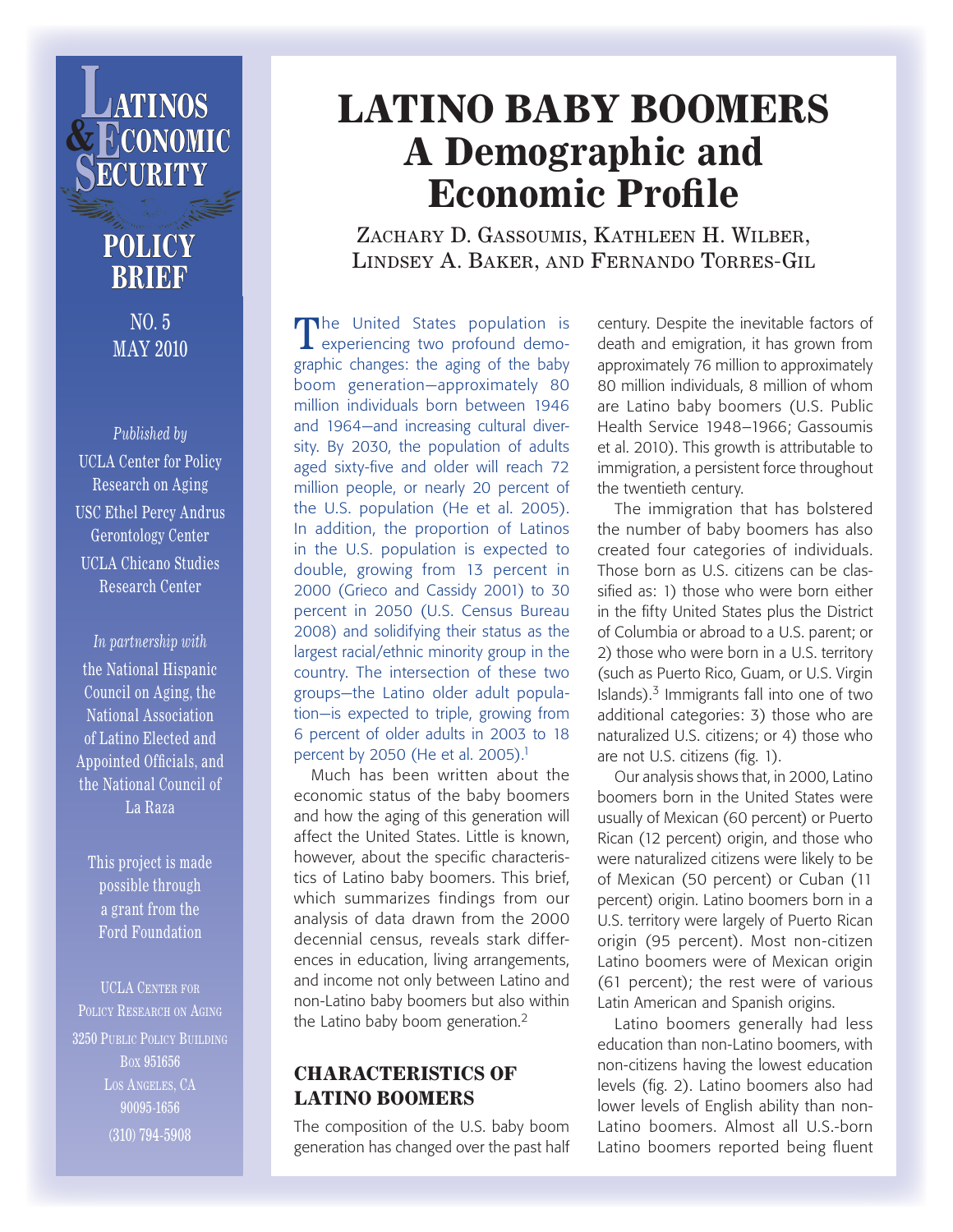**L & ES POLICY BRIEF LATINO BABY BOOMERS**

Figure 1. Latino Baby Boomers, by Citizenship Status



in English (88 percent), compared to about half of naturalized citizens (44 percent) or those born in U.S. territories (56 percent). Non-citizen Latino boomers reported low rates of English fluency (21 percent) and were far more likely to be linguistically isolated (39 percent) than other Latino groups.

Latino boomers typically lived in larger households than non-Latino boomers (an average of 4.4 persons versus 3.2 persons) and were far more likely to live in large, multifamily

buildings. This likelihood increased for non-citizen Latinos and Latinos born in U.S. territories. In addition, noncitizens were one-third as likely as Latinos born in the United States or its territories to live alone or with only a spouse; naturalized citizens were half as likely to live in this situation. Latino boomers were split almost evenly between owning and renting, whereas non-Latino boomers were much more likely to own their homes. A majority of U.S.-born and naturalized Latino citizens owned their homes (67 percent and 65 percent, respectively), but most non-citizens and citizens born in U.S. territories were renters (57 percent and 55 percent, respectively). Latino boomers also spent more of their household income on costs associated with housing. Non-citizens and citizens born in U.S. territories spent the largest proportion of their income on housing, with about one-third of each group spending more than 30 percent.

Latino baby boomers were more likely than non-Latino boomers to have incomes above the poverty line. Within the Latino boomer population, citizens born in the United States and naturalized citizens had the highest average incomes, followed by those born in U.S. territories and non-citizens (fig. 3). Latino boomers were less likely than non-Latino boomers to receive any form of income (85 percent versus 91 percent) and were less likely to be employed (64 percent versus 78 percent). Fewer Latino than non-Latino boomers received income from wages, self-employment, interest, pensions, and other sources, while more Latino boomers received income from public assistance.

### **CONCLUSION AND IMPLICATIONS**

These findings identify citizenship status as an important grouping variable for the Latino baby boomer population. The data identify the assertion that Latinos in general are critically disadvantaged as being clearly flawed: certain groups of Latino baby boomers are relatively well off. Nonetheless, demographic and economic characteristics paint a bleak picture for two segments



Figure 2. Education Level, by Ethnicity and Citizenship Status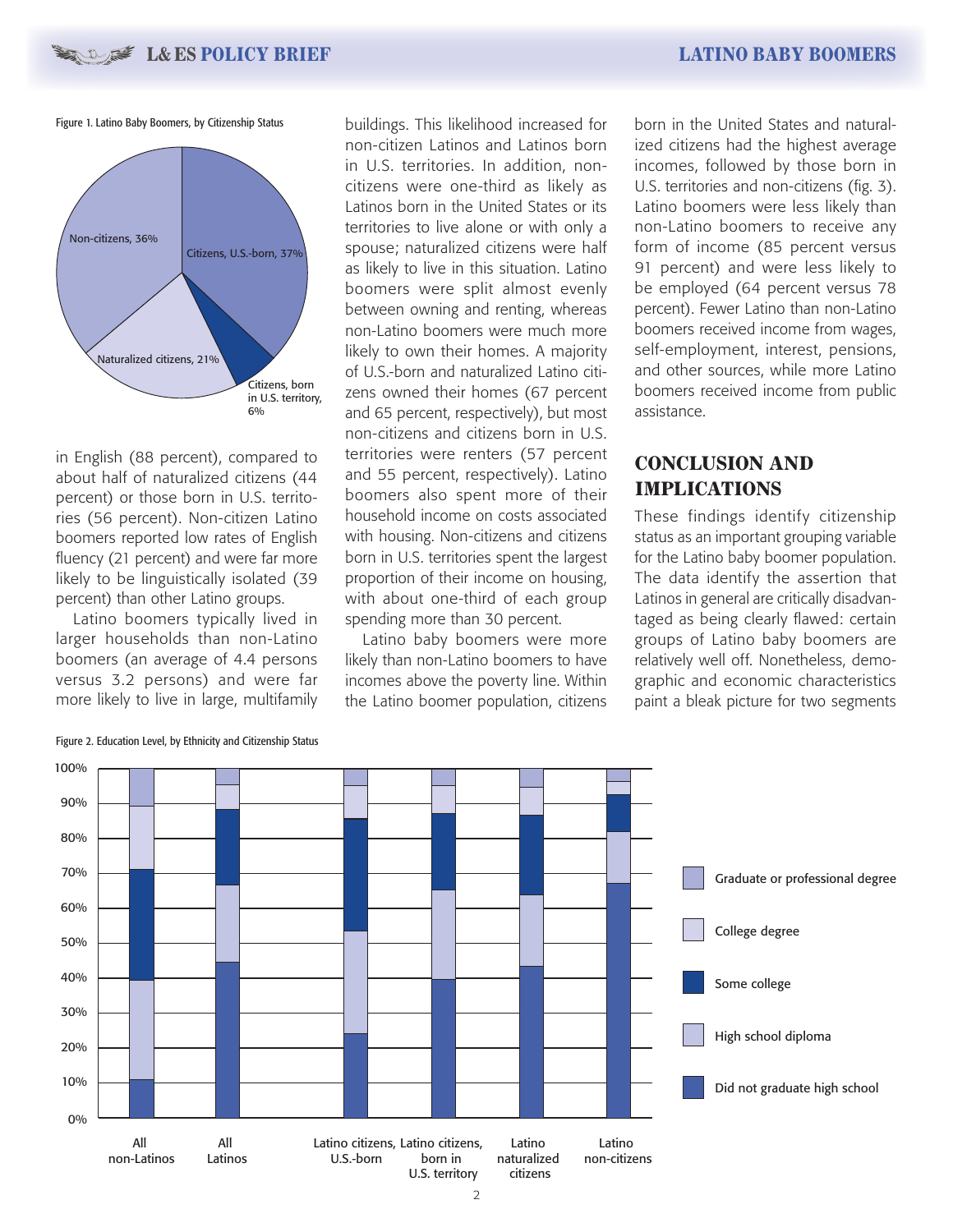of this demographic: non-citizens and those born in U.S. territories. They will be under considerable financial strain as they move into their retirement years. Although there is still time to improve their economic situation, the solution—policy and community-based interventions—requires recognition of the problems and the political will to address them.

Debates about immigration reform and a "path to citizenship" have direct relevance to the future of Latino baby boomers, particularly those who are presently non-citizens. If these boomers opt to remain in the United States as they enter old age and retirement, their economic situation and health status may quickly become real issues for policymakers.

### **NOTES**

1. To compare Latino and non-Latino groups, we used the definition of *Latino* (or *Hispanic*) employed by U.S. Census Bureau: people of Mexican, Puerto Rican, Cuban, South or Central

Figure 3. Average Household and Individual Income Levels, by Ethnicity and Citizenship Status

American, or other Spanish culture or origin, regardless of race.

2. We used the 5 percent Public Use Microdata Sample (PUMS) dataset, which is a representative sample of the U.S. population. Weights were applied to generate descriptive results that approximate the nation as a whole. Although the PUMS does not contain date of birth, it does include individuals' ages on April 1, 2000; our sample was restricted to individuals born between April 1946 and March 1965 (aged 35 to 53)—the closest possible approximation of the baby boom population. We have published more detailed analyses elsewhere (Gassoumis et al. 2010), and additional figures are available on our website (www .latinoeconomicsecurity.org).

3. As the demographic and economic differences between those born abroad to a U.S. parent and those born in the United States are minimal, this brief treats them all as U.S.-born citizens.

### **WORKS CITED**

He, Wan, Manisha Sengupta, Victoria A. Velkoff, and Kimberly A. DeBarros. 2005. *65+ in the United States: 2005*. Current Population Reports, P23-209. Washington, DC: U.S. Government Printing Office. Retrieved September 25, 2009, from www.census.gov/ prod/2006pubs/p23-209.pdf.

- Gassoumis, Zachary D., Kathleen H. Wilber, Lindsey A. Baker, and Fernando M. Torres-Gil. 2010. "Who Are the Latino Baby Boomers? The Demographic and Economic Characteristics of a Hidden Population." *Journal of Aging and Social Policy* 22, no. 1: 1–16.
- Grieco, Elizabeth M., and Rachel C. Cassidy. 2001. *Overview of Race and Hispanic Origin, 2000.* Census 2000 Brief No. C2KBR/01-1. Washington, DC: U.S. Census Bureau. Retrieved September 25, 2008, from www .census.gov/prod/2001pubs/c2kbr01-1.pdf.
- U.S. Census Bureau. 2008. *An Older and More Diverse Nation by Midcentury.* Press Release No. CB08-123. Washington, DC: U.S. Census Bureau, Public Information Office. Retrieved September 25, 2008, from www.census. gov/Press-Release/www/releases/archives/ population/012496.html.
- U.S. Public Health Service. 1948–1966. *Vital Statistics of the United States.* Multiple volumes for each year. Washington, DC: U.S. Government Printing Office.